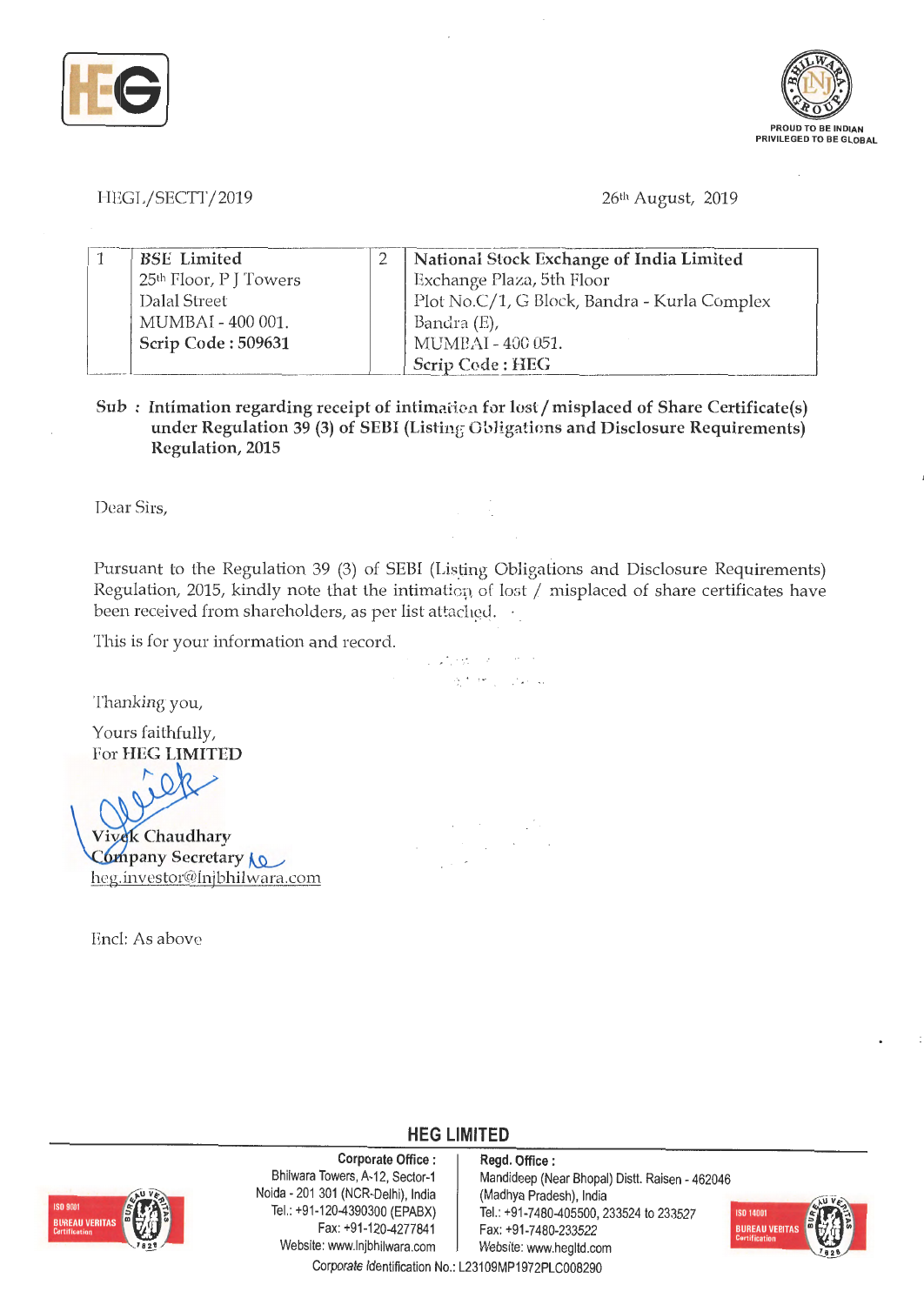|                | <b>HEG LIMITED</b> |                                  | DETAILS OF LOST / MISPLACED SHARES |                          |                |                          |                   |                |  |
|----------------|--------------------|----------------------------------|------------------------------------|--------------------------|----------------|--------------------------|-------------------|----------------|--|
| S.No           | Folio No           | Holder Name                      | Joint Name 1                       | Joint Name 2             | Certifcaite No |                          | Distinctive No    |                |  |
|                |                    |                                  |                                    |                          |                | From                     | To                | Shares         |  |
| 1              |                    | 60715 VANDANA CHAUDHARY          | S K CHAUDHARY                      |                          | 159006         |                          | 18603916 18603965 | 50             |  |
|                |                    |                                  |                                    |                          | 324077         |                          | 30328179 30328228 | 50             |  |
| $\overline{2}$ |                    | 56040 SHIVA DHAR MISRA           |                                    |                          | 153595         | 18332366 18332415        |                   | 50             |  |
|                |                    |                                  |                                    |                          | 318653         |                          | 30056979 30057028 | 50             |  |
| 3              |                    | 20428 KAILASH NATH SAHU          | MEENA DEVI SAHU                    |                          | 267845         | 25643963 25644012        |                   | 50             |  |
|                |                    |                                  |                                    |                          | 267846         |                          | 25644013 25644037 | 25             |  |
|                |                    |                                  |                                    |                          | 267847         |                          | 25644038 25644047 | 10             |  |
|                |                    |                                  |                                    |                          | 267848         | 25644048 25644049        |                   | $\overline{2}$ |  |
|                |                    |                                  |                                    |                          | 267849         | 25644050 25644050        |                   | $\mathbf{1}$   |  |
| 4              |                    | 71961 BALBIR SINGH KOHLI         | <b>HAPPY KOHLI</b>                 |                          | 64238          | 9836841                  | 9836890           | 50             |  |
|                |                    |                                  |                                    |                          | 340116         |                          | 32177245 32177294 | 50             |  |
| 5              |                    | 71563 PREMWATI BANSAL            |                                    |                          | 83578          |                          | 10803841 10803890 | 50             |  |
| 6              |                    | 79330 ARUNA OBEROI               | R P OBEROI                         | <b>ASIT OBEROI</b>       | 63746          | 9812241                  | 9812290           | 50             |  |
| 7              |                    | 3704 RACHNA DHODY                | DEEPAK DHODHY                      | LALITA DEVI JHUNJHUNWALA | 64359          | 9842891                  | 9842940           | 50             |  |
| 8              |                    | 3705 SWAROOP NARAIN DHODY        |                                    |                          | 64360          | 9842941                  | 9842990           | 50             |  |
| 9              |                    | 31738 SHRIEEKANT JHUNJHUNWALA    |                                    |                          | 122591         |                          | 16778316 16778365 | 50             |  |
| 10             |                    | 2651 SHOBHA AGARWAL              |                                    |                          | 84703          | 11020115 11020152        |                   | 38             |  |
|                |                    |                                  |                                    |                          | 219673         | 24854985 24855009        |                   | 25             |  |
|                |                    |                                  |                                    |                          | 219674         |                          | 24855010 24855019 | 10             |  |
|                |                    |                                  |                                    |                          | 219675         |                          | 24855020 24855021 | $\overline{2}$ |  |
|                |                    |                                  |                                    |                          | 219676         | 24855022 24855022        |                   | $\mathbf 1$    |  |
|                | 11 N0000076        | <b>NAV RATAN DAMANI</b>          | <b>SN DAMANI</b>                   |                          | 19358          | 8038525                  | 8038574           | 50             |  |
|                |                    |                                  |                                    |                          | 19359          | 8038575                  | 8038604           | 30             |  |
|                |                    |                                  |                                    |                          | 397495         |                          | 36834395 36834444 | 50             |  |
|                |                    |                                  |                                    |                          | 397496         |                          | 36834445 36834469 | 25             |  |
|                |                    |                                  |                                    |                          | 397497         |                          | 36834470 36834474 | 5              |  |
| 12             |                    | 68635 VISHVEMBHER KUMAR SOMANI   | VISHEMBHER KUMAR SOMANI            |                          | 186735         | 18988916 18989015        |                   | 100            |  |
|                |                    |                                  |                                    |                          |                | 192639 21621966 21622015 |                   | 50             |  |
|                | 13 L0000070        | LEELA BHANDARI                   |                                    |                          | 384554         | 35903008 35903027        |                   | 20             |  |
| 14             |                    | 32300 KANTI PANDEY               |                                    |                          | 123271         | 16812316 16812365        |                   | 50             |  |
|                |                    |                                  |                                    |                          | 288110         | 28531114 28531163        |                   | 50             |  |
| 15             |                    | 45894 SURESHKUMAR DHANRAJ        |                                    |                          |                | 141699 17737566 17737615 |                   | 50             |  |
|                |                    |                                  |                                    |                          |                | 141700 17737616 17737665 |                   | 50             |  |
| 16             |                    | 6059 NISHA HINDUJA               |                                    |                          | 66715          |                          | 9960691 9960740   | 50             |  |
| 17             |                    | 63863 RAJRANCHHOR CHAND BHANDARI |                                    |                          |                | 116950 16446096 16446145 |                   | 50             |  |
|                |                    |                                  |                                    |                          | 116955         | 16446346 16446395        |                   | 50             |  |
|                |                    |                                  |                                    |                          |                | 116956 16446396 16446445 |                   | 50             |  |
|                |                    |                                  |                                    |                          |                | 197718 21875916 21875965 |                   | 50             |  |
|                |                    |                                  |                                    |                          |                | 197719 21875966 21876015 |                   | 50             |  |
|                |                    |                                  |                                    |                          |                | 208858 22432916 22432965 |                   | 50             |  |
|                |                    |                                  |                                    |                          |                | 208859 22432966 22433015 |                   | 50             |  |